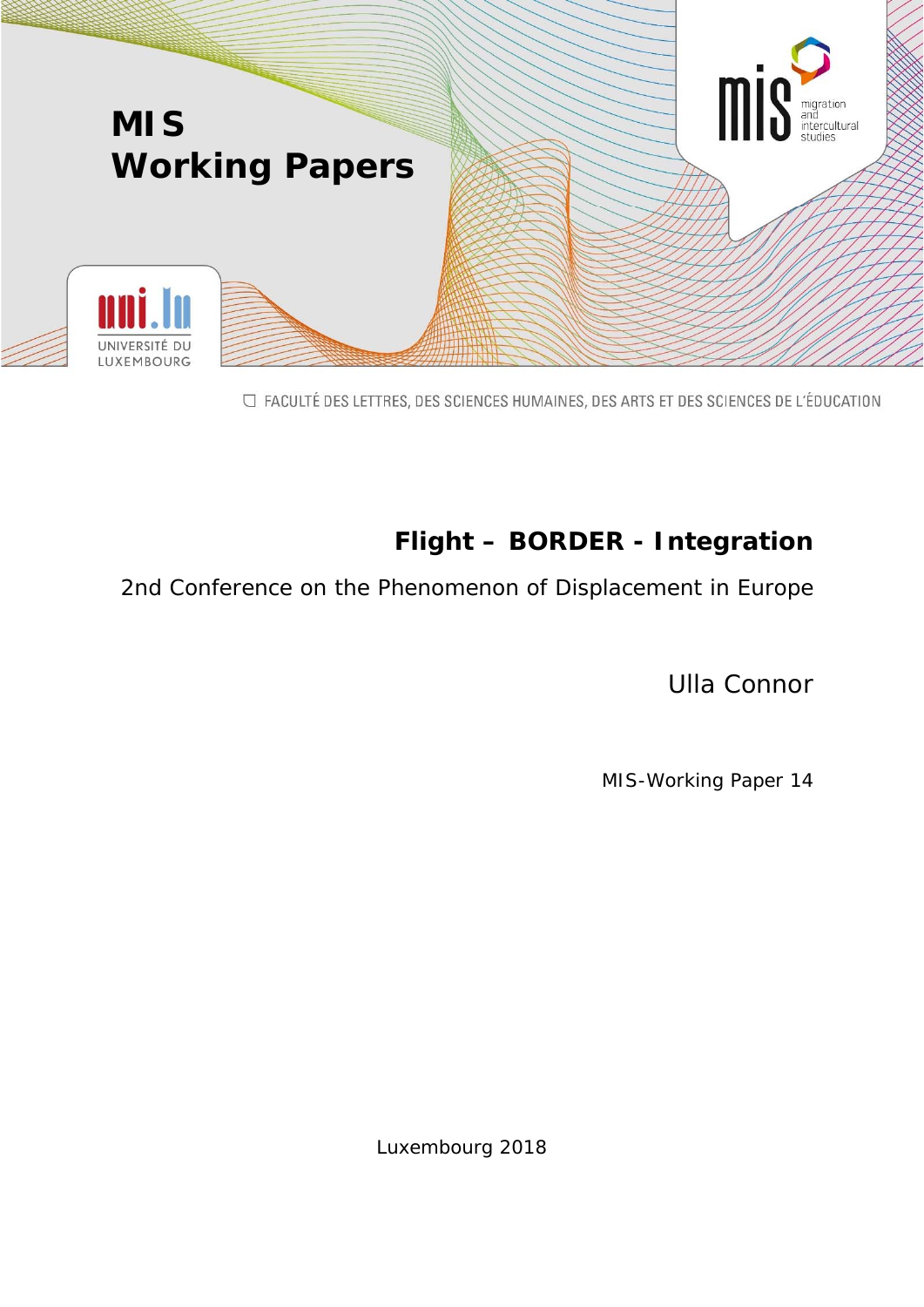$\otimes$ 

 $mis^{\circ}$ 

#### **Authors**

Ulla Connor Université du Luxembourg Institute of Geography and Spatial Planning ulla.connor@uni.lu

#### **Contact MIS**

Université du Luxembourg Belval Campus – Maison des Sciences Humaines Key Area MIS – Migration and Intercultural Studies 11, porte des Sciences L-4366 Esch-sur-Alzette mis@uni.lu | www.mis.lu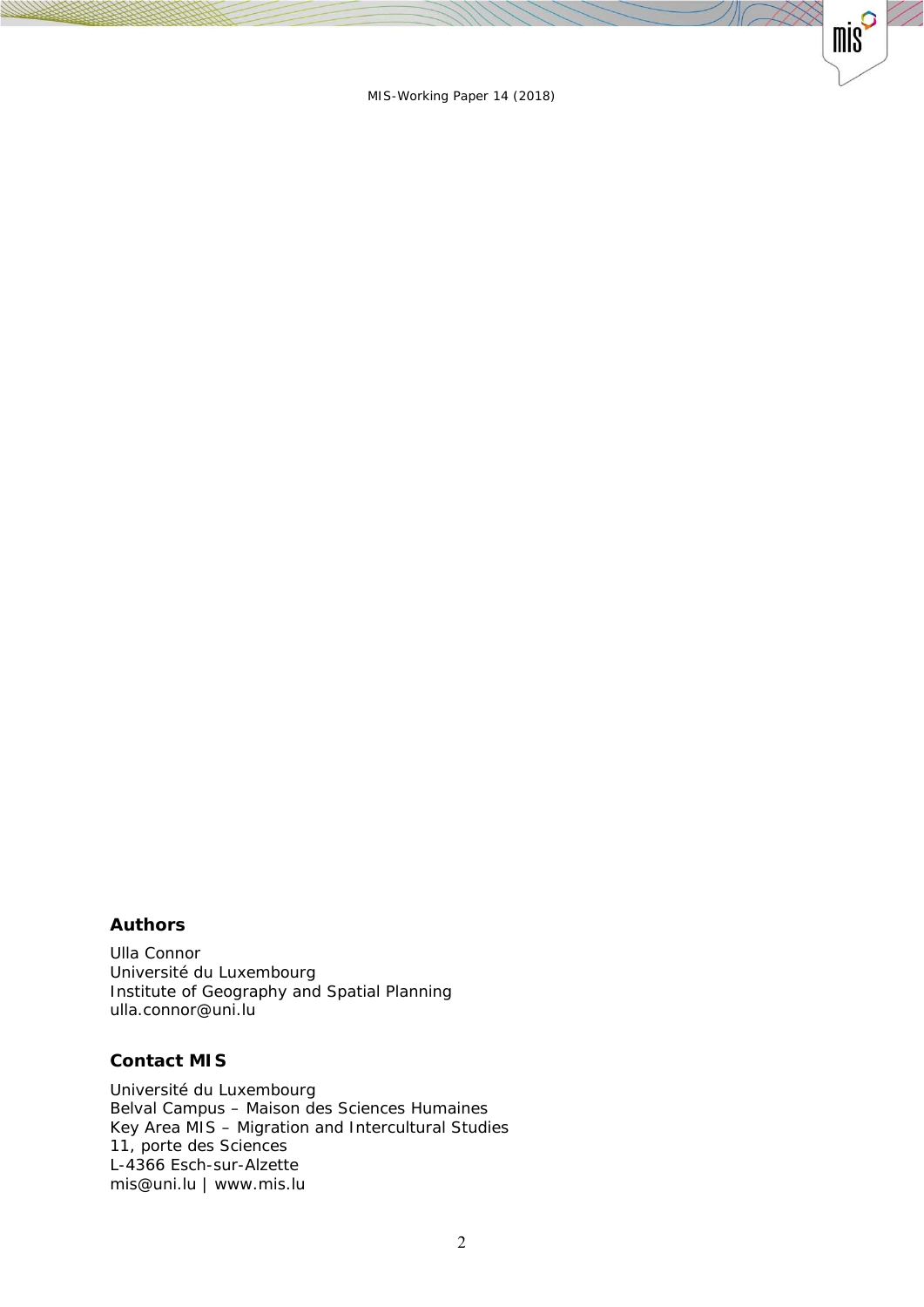mis

# **Flight – BORDER – Integration**

2nd Conference on the Phenomenon of Displacement in Europe (October 5th/ 6th, Loveno di Menaggio)

### *Ulla Connor*

The increasing global interdependence of large parts of social life represents a major challenge for the social sciences at the beginning of the twentieth century. Economic and social inequalities disturb established orders when they become the impetus for worldwide migration today. What we face on a daily basis and what has become a pressing issue in Europe and at its borders are new and partly intensified processes of inclusion and exclusion. The three-part conference series, which takes place between 2017 and 2019 at the German-Italian Centre for European Excellence "Villa Vigoni", delves into this topic area under the keywords "flight," "borders," and "integration." The "2<sup>nd</sup> Conference on the Phenomenon of Displacement in Europe" focuses on the topic of borders. The understanding of these borders that has been developed is not solely focused on a border crossing, a fence or a wall. Instead, the border is viewed as a complex phenomenon that is constituted through interrelations between practices of demarcation and border crossings. Borders thus become "continuously updated regulatory practices" and can be understood as "performative processes" (see call for papers). Their conceptualization can only be multidimensional, because they concern economics, politics, art, space and mechanization as well as experience or corporality.

CHRISTIAN WILLE (University of Luxembourg) emphasizes this complexity of the border phenomenon in his opening speech. Not only have the places of border multiplied and transformed, but also the spaces of experience, manifestation forms, and technologies associated with it. Consequently, there is a need to reformulate the idea of the border for academic research. For this purpose, Wille presents a systematization of the development of border studies for the period from 1960 onwards in order to combine its institutionalization and theoretical concepts within the context of political events. Based on this overview, the great lines of transformation can be worked out regarding how the border is thought of: From the "processualization" of the border, via the "multiplicity shift" (multi-layered production of the border), Wille arrives at the identification of a "complexity shift" within border studies. The latter forms a suitable basis for grasping borders as complex entities and thus developing a "different" understanding of borders that does justice to the new transformations.

CAROLIN LEUTLOFF-GRANDITS (European University Viadrina Frankfurt/Oder) also draws on a multidimensional understanding of borders and flight, focusing in particular on the previously neglected aspect of time. Using the example of her empirical field, the refugee reception centers in Germany, she traces the role of temporality and borders as "temporal barriers." Time becomes relevant in two topic areas: On the one hand, state practices and public discourses on the reception of refugees show that various understandings of time are used for categorization. Accordingly, migrants are understood along implicit narratives of progress in attributions of underdevelopment and regression and are addressed by appropriate measures.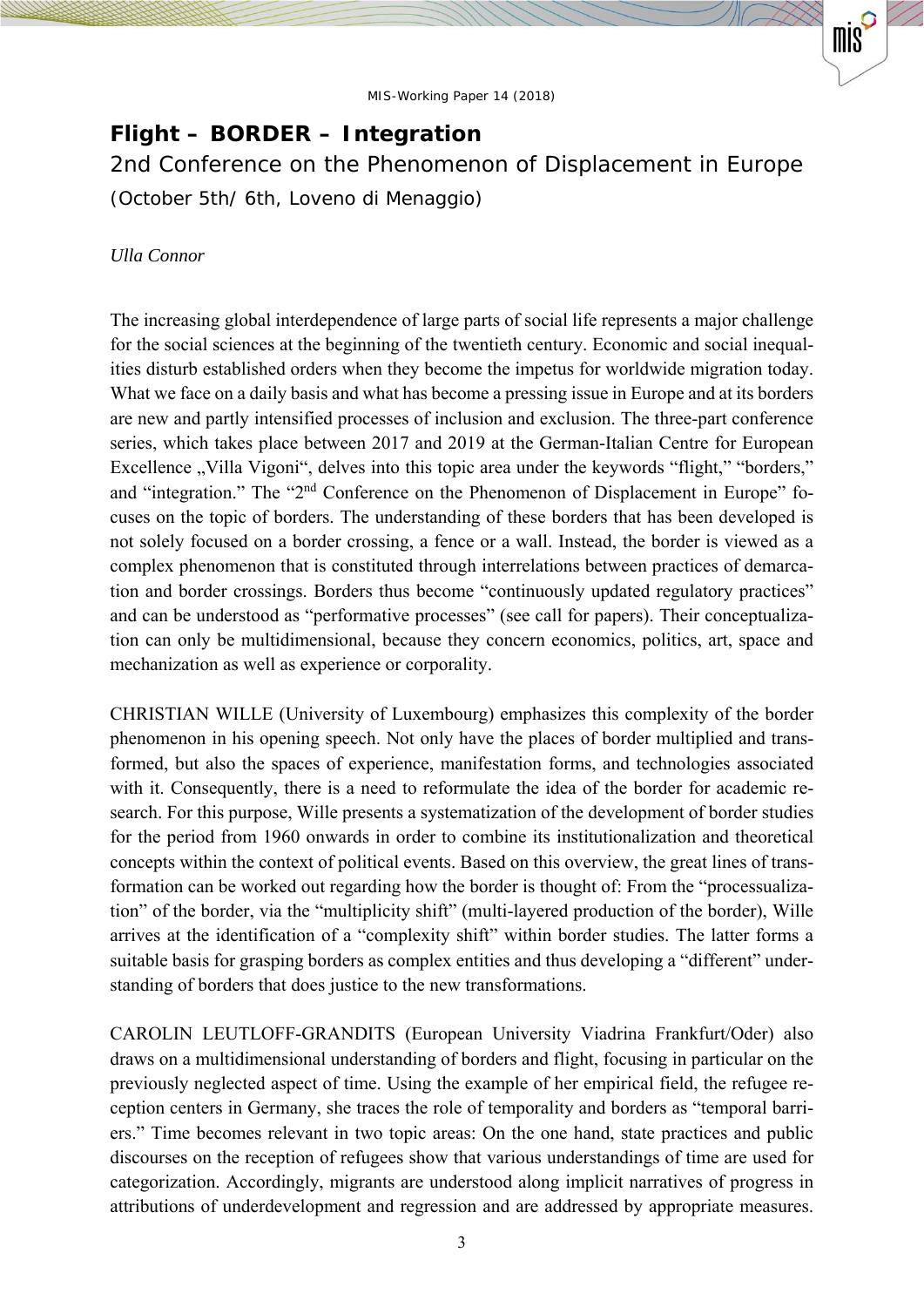mis

On the other hand, temporality also plays a central role in everyday life in refugee homes, for example when it comes to waiting for requests from the authorities or reacting as quickly as possible. One of the central theses is that refugees are thus turned into underage "patients of the state."

STEFANO DEGLI UBERTI (National Research Council) also addresses these forms of categorization processes, which he examines using the example of "out-of-quota" refugees in South Tyrol on the border with Austria. Since this group of migrants falls through the administrative categorization grids for recognition as refugees, they are particularly affected by marginalization and exclusion. Borders, understood here as daily regulatory practice, are directly related to attributions in public discourses and politics. Through a double process of exclusion, which morally and legally questions the refugee status, a real "illegalization" of this group occurs. The result is not only that the access to living spaces and sanitary facilities is blocked, but also the forced mobility by the regional authorities in order to avoid aggregation and settledness. Those affected react to these political measures with resignation in the face of powerlessness, but also with forms of resistance, if they criticize the situation, make themselves publicly felt, and show solidarity with one another.

EVA NOSSEM (Saarland University) extends this focus to Italy, its particular location on the external borders of the European Union and the internal division between North and South. Italy, however, can not only be described as a "borderland" (Balibar) in terms of migration, but also with regard to other socio-cultural bordering processes, which, due to their complexity, must be found beyond the dichotomous juxtaposition of inside and outside. Nossem finds a good example of this in the social negotiation of subject positions regarding racism, sexuality, and gender. Here, the concept of "homonationalism" (Puar), which refers to the inclusion of homosexuality in national discourses, also seems to hold promising information in the case of Italy. On closer examination, however, Italy reveals itself to be a more complex case: In fact, there is an interplay between a heterosexual national space declared to be backward and the European context, which is modern and liberal in terms of sexual policy.

In the afternoon, CHRISTOPH PURSCHKE (University of Luxembourg) returns to the questions asked at the beginning about the conceptualization of borders. In a theoretical and philosophy-of-life-oriented approach, Purschke discusses the character of action for limitations. The aim is to develop a concept for drawing borders that does justice to their practical characteristics. Typologically, a distinction is made between the terms "edge," "boundary," and "border" (Kulik). The structure of the argumentation begins systematically with the focus on the practical implementation of border demarcations. Borders are bound to the intentional categorization of units and lead to the question of motives and the ideological legitimation of their implementation. In addition, there are the consequences of action, which are not always manageable even for those involved. In this perspective, borders are a means to the worldly order of the environment and at the same time an object of social negotiation processes in which interpretative sovereignty and claims to validity have to prove themselves time and again.

CHIARA BRAMBILLA (University of Bergamo) is concerned with the Mediterranean as a special border area, which has become the subject of spectacularizing representations in the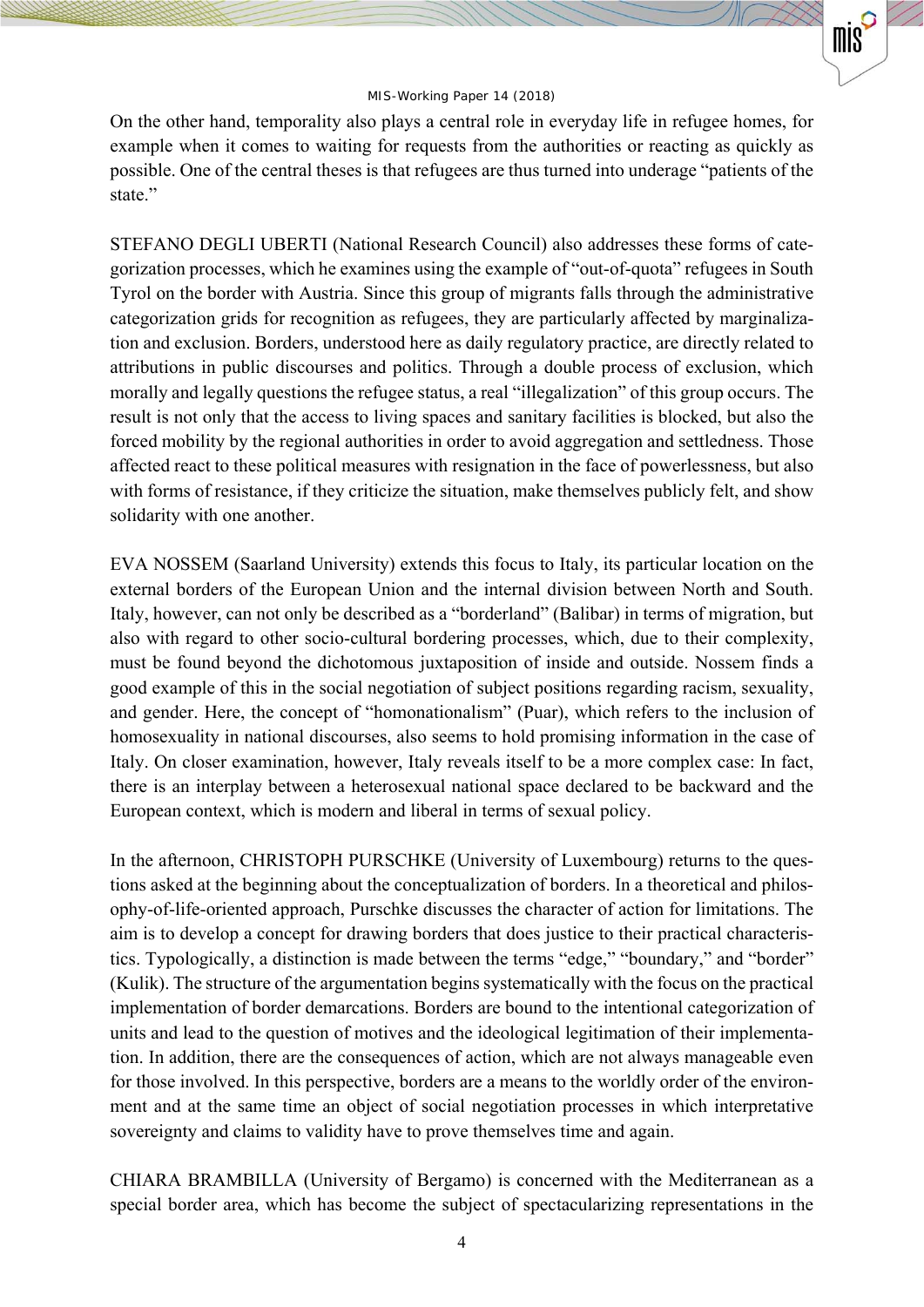mis

media. According to critical objection, the narratives oriented towards death and military intervention only provide a highly sub-complex picture of this border area. In fact, it should rather be seen in the context of a "policy of visibility/invisibility" (Arendt) that regulates what is perceived as relevant or irrelevant. With the help of the concept of "borderscapes," Brambilla captures what is happening in the Mediterranean as a complex dynamic between globalization and localization, aesthetics and politics, national hegemony and plural counter-movements. Based on previously unheard voices, room can be made for alternative representations of the Mediterranean. Brambilla demonstrates this with the example of the experiences of young people from the Italian-Tunisian border region, who oppose the state hegemonies to ideas of cross-border citizenship.

The question of possibilities and forms of resistance is also addressed in the contribution by ASTRID M. FELLNER (Saarland University). Here, performance and action art become the starting point for critical reflection when they deal with the topics of borders and flight and provide new interpretations. Fellner draws attention to the negotiation of "limits of hospitality" (Friese) by means of two performances that address the shared meal and the celebration. The artistic productions are dedicated to the encounter of cultural positions in interspaces and at the same time try to overcome the usual dichotomies between the "self" and the "other." Fellner's understanding of border corresponds to the concept of "bordertextures,"<sup>1</sup> which serves here to do justice to the agonistic relationships typical of borders. The border textures span the space between things that are normally separated from each other and condense into figures that can provide new means of identification.

CLAUDIA GUALTIERI (University of Milan) is also searching for perspectives beyond hegemonic discourses. In connection with postcolonial studies, Gualtieri adopts an interdisciplinary perspective and asks about the critical potential as well as the "agency" of voices that are otherwise ignored in dominant discourses. This implies the question of how academics in general have to deal with the terminologies of popular discourses. What vocabulary can be used in order not to support the rhetoric of war and threat? For this, Gualtieri suggests the term "connectivity" (Broodbank), which emphasizes historical connections. The Mediterranean, as an example, can be understood from this perspective as the connecting element of distant worlds (e.g. the ancient Mediterranean cities). This description is not tied to national visions, nor to Western knowledge, but takes into account an unavoidable untranslatability, to which research also has to submit.

NATHALIE ROELENS (University of Luxembourg) focuses on one of the instruments par excellence of human displacement: the ship. From a psychoanalytically oriented analysis perspective, the ship can be understood as a "transitional object" (Winnicott); as a mediator between the inner and outer worlds. Thus, the ship can be interpreted in several ways: On the one hand, it stands between the individual and the anticipated destination, promising liberation and at the same time representing the threat of destruction. On the other hand, while fleeing, the inflatable boat becomes a kind of prosthesis that questions the autonomy of the human being and demonstrates his dependence. The border becomes a "transition area" through the ship,

1

<sup>1</sup> Concept developed by the German-Luxembourgian working group "Bordertextures" (www.bordertextures.org) (29.10.2018)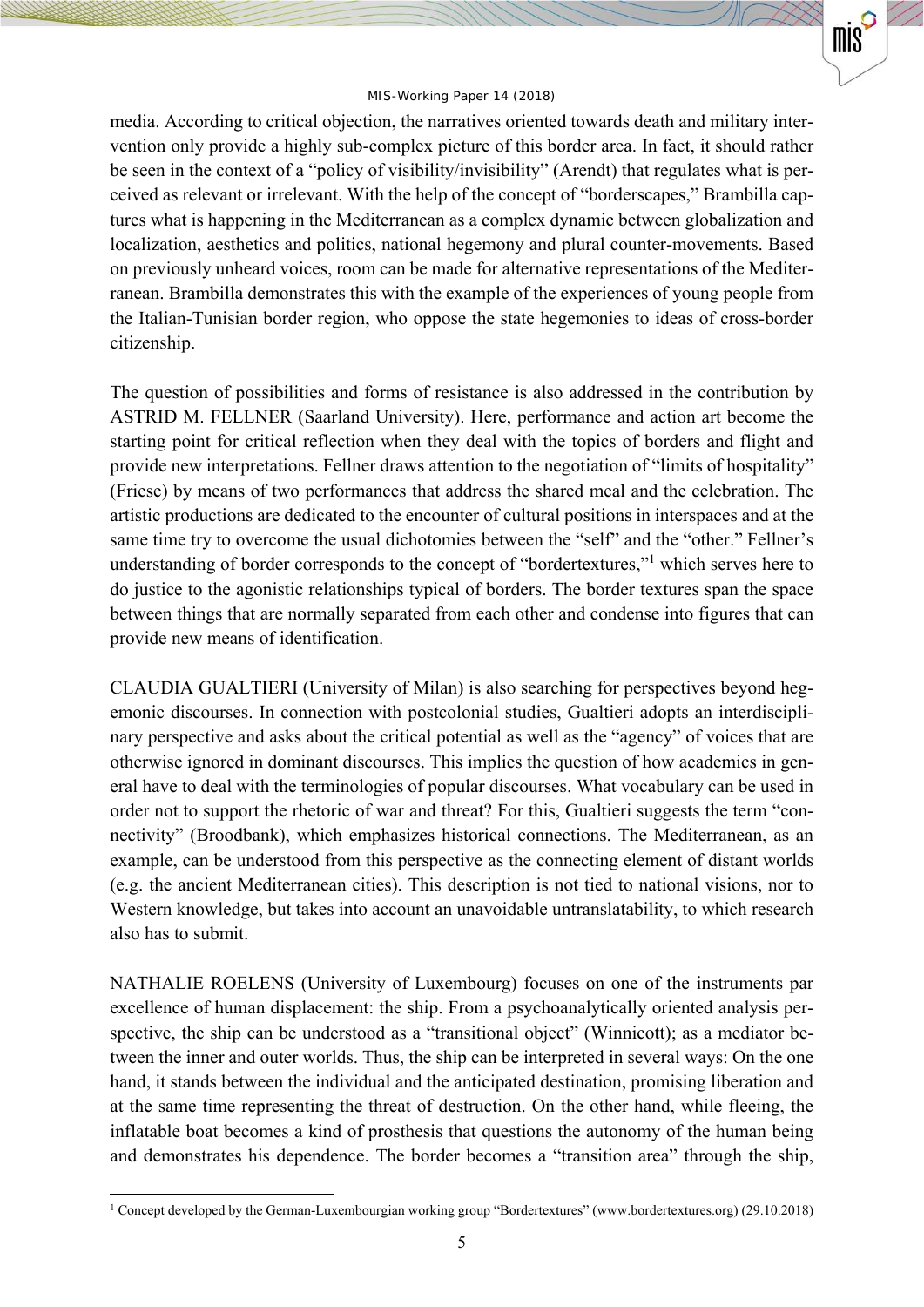mis

implying the processuality of the voyage and the escape experience. This experience of the ship had by the migrants can bring about a different attention and visualization of the Mediterranean beyond simply its spectacularization.

The topic of borders, as the intensive final discussion following the contributions also showed, touches on fundamental questions of the disciplinary organization of science. The complex relationships that border studies attempts to do justice to today require the cooperation of cultural and social sciences, geography, border and migration studies. However, disciplinary and university barriers repeatedly oppose such cooperation. Regardless of questions of scientific organization, cooperation across disciplines cannot, however, be about homogenizing methods or approaches when it comes to content. Though, a common research approach can serve as fertile ground for interdisciplinary exchange. During the conference, the common attempt to oppose hegemonic discourses with different and contradictory perspectives proved to be a driving force behind the debate. The point is to show the widespread reductionist representations their own blind spots and to enrich them again with complexity. Appropriate strategies for understandably communicating scientific results for the non-university world are a prerequisite for this.

At this point, the topic of borders not only challenges disciplinary differences, but also the researchers' self-image. In view of current political events, the question of social responsibility and the need for critical intervention on the part of the sciences is becoming increasingly urgent. The researchers' commitment here, according to the consensus, is in demand both in university teaching, participation in public discourses and cooperation with artists and activists. It is important to question the socially relevant topics and discourses time and again and to open them up to supplementary perspectives. One such topic would be that of "integration," which in its definition up until now has largely been left to a state perspective and an essentializing cultural understanding. Thus, it is logical that the next meeting of the series in 2019 will focus on this topic.

#### *Translated by Eva Nossem (Lingotransfair)*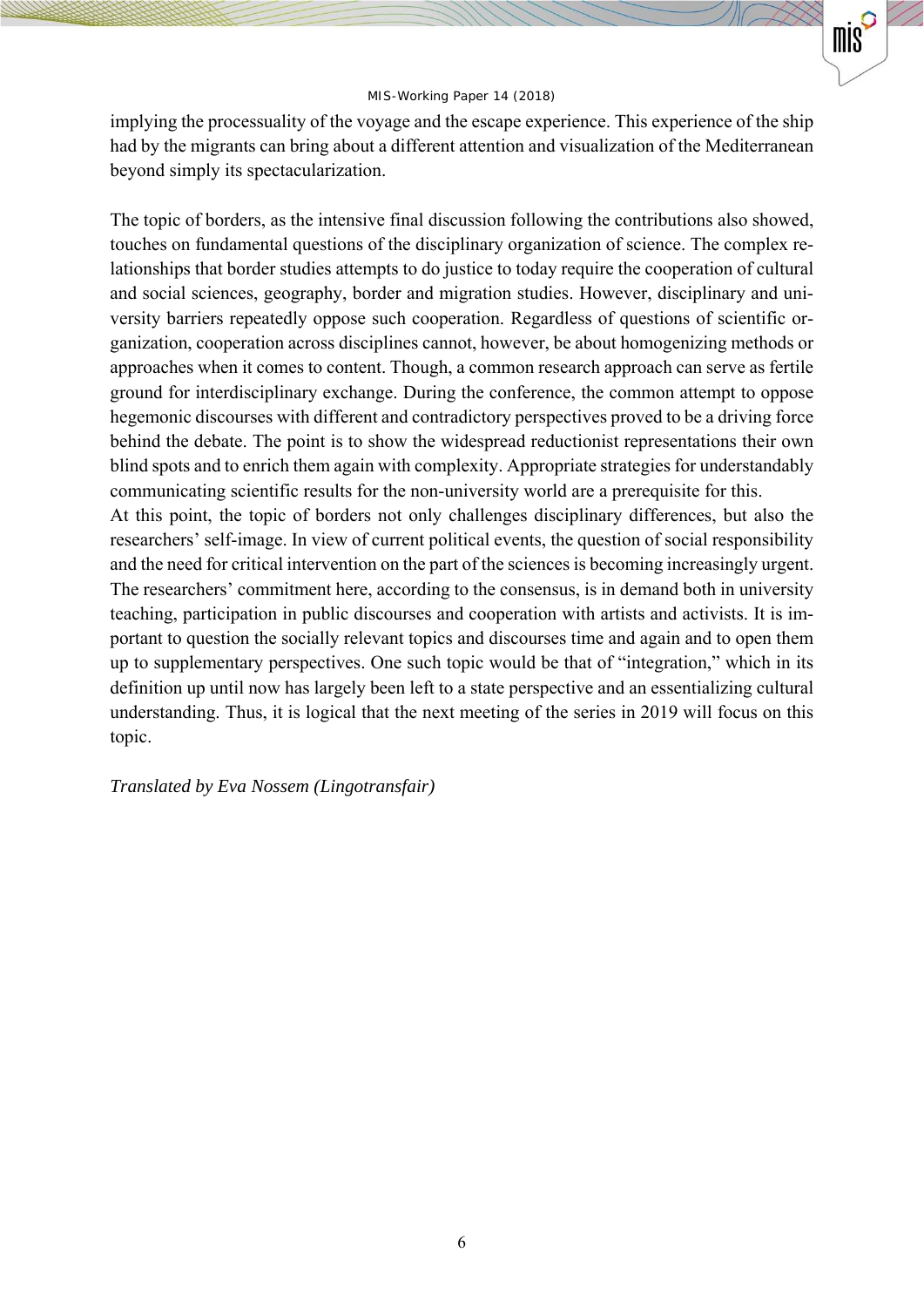$m s$ 

# **Conference Program**

# **October 5th, 2018**

## **09:00 - 09:30 Welcoming Address**

Matteo Scotto (Villa Vigoni) Nathalie Roelens (Key Area MIS, University of Luxembourg) Christian Wille (UniGR-Center for Border Studies, University of Luxembourg)

# **09:30 - 10:30 Introductory Presentation**

Christian Wille (University of Luxembourg): *For a 'Different' Understanding of Border: Requirements and Developments in Border Studies* 

## **11:00 - 12:30 Presentations**

Moderation: Nathalie Roelens (University of Luxembourg)

Carolin Leutloff-Grandits (European University Viadrina Frankfurt/Oder): *On the Diversification of the Right to Asylum and the Creation of Temporal Barriers for Refugees in Germany: An Explorative Approach* 

Stefano degli Uberti (National Research Council): *Confini e processi di categorizzazione. L'esperienza dei "profughi fuoriquota" in Alto Adige (Italia) - (Borders and Categorization Processes. The Refugees' Experience "fuori quota" in South Tyrol (Italy))* 

# **14:30 - 16:00 Presentations**

Moderation: Christian Wille (University of Luxembourg)

Eva Nossem (Saarland University): *Omo(trans)nazionalismo nei borderlands italiani ed europei - (Homo(trans)nationalism in the Borderlands Italy and Europe)* 

Christoph Purschke (University of Luxembourg): *Theoretical Approaches to a Praxeology of the Border* 

## **16:30 - 18:00 Presentations**

Moderation: Nathalie Roelens (University of Luxembourg)

Chiara Brambilla (University of Bergamo): *Per una de-spettacolarizzazione delle frontiere mediterranee attraverso l'approccio del borderscaping. L'esempio di una ricerca etnografica con i giovani nel borderscape italo/tunisino - (Towards a De-spectacularization of the Mediterranean Borders Through the Borderscaping Approach. An Example of Ethnographic Research with Young People of the Italian-Tunisian Borderscape)*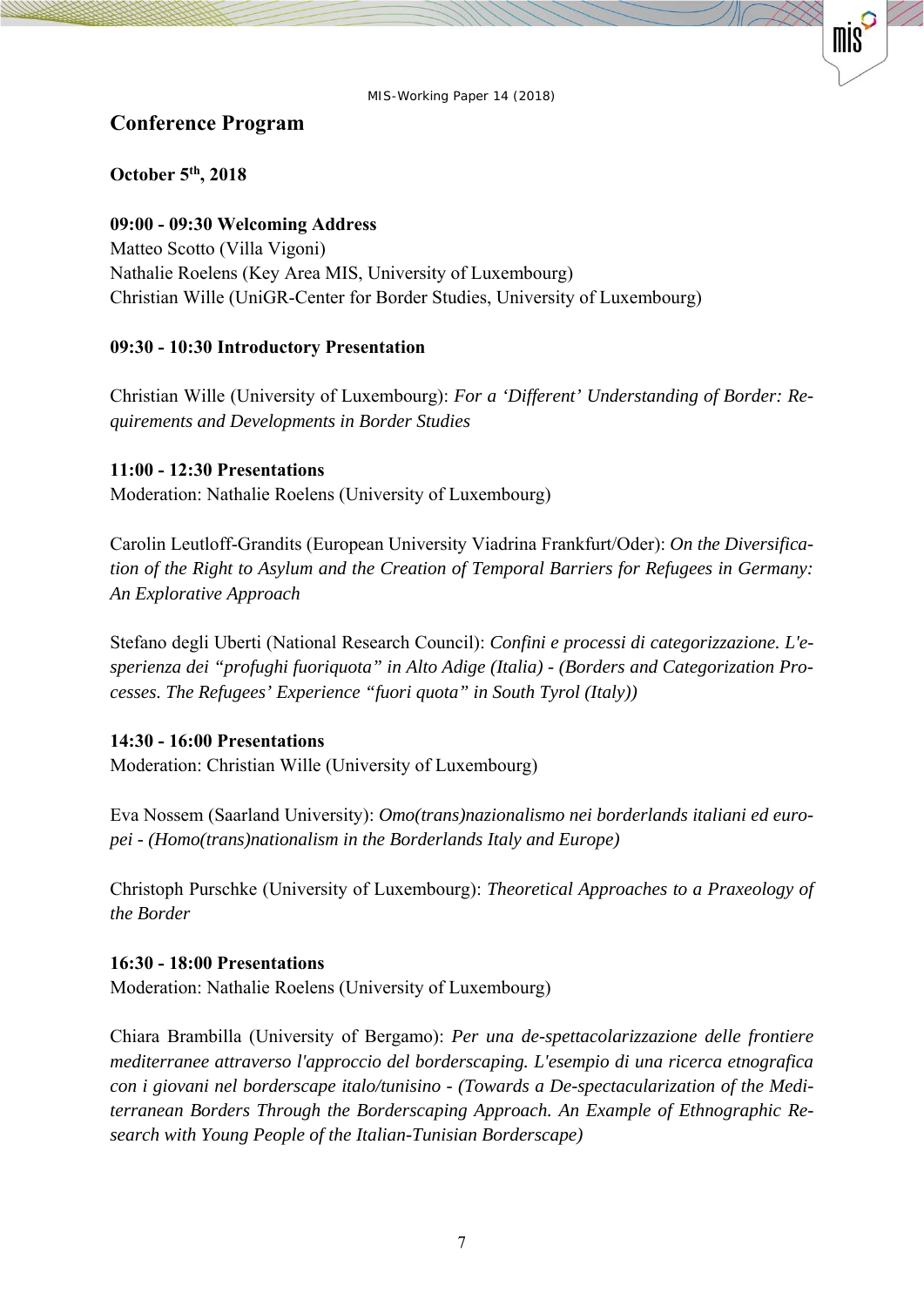mis

Astrid M. Fellner (Saarland University): *"Limits of Hospitality": Cultural Practices and Aesthetic Negotiations of Borders in Refugee Areas* 

### **October 6th, 2018**

### **09:00 - 10:30 Presentations**

Moderation: Christian Wille (University of Luxembourg)

Claudia Gualtieri (University of Milan): *Attraverso il Mediterraneo: la linea del confine e l'estetica del confine nel mare di mezzo - (On the Mediterranean: The Line of the Border and the Aesthetics of the Border in the Mediterranean)* 

Nathalie Roelens (University of Luxembourg): *"E la nave va". L'oggetto transizionale della fuga - ("The Ship of Dreams." The Transition Object of Flight)* 

### **11:00 - 12:30 Closing Discussion**

Moderation: Christian Wille and Nathalie Roelens (University of Luxembourg)